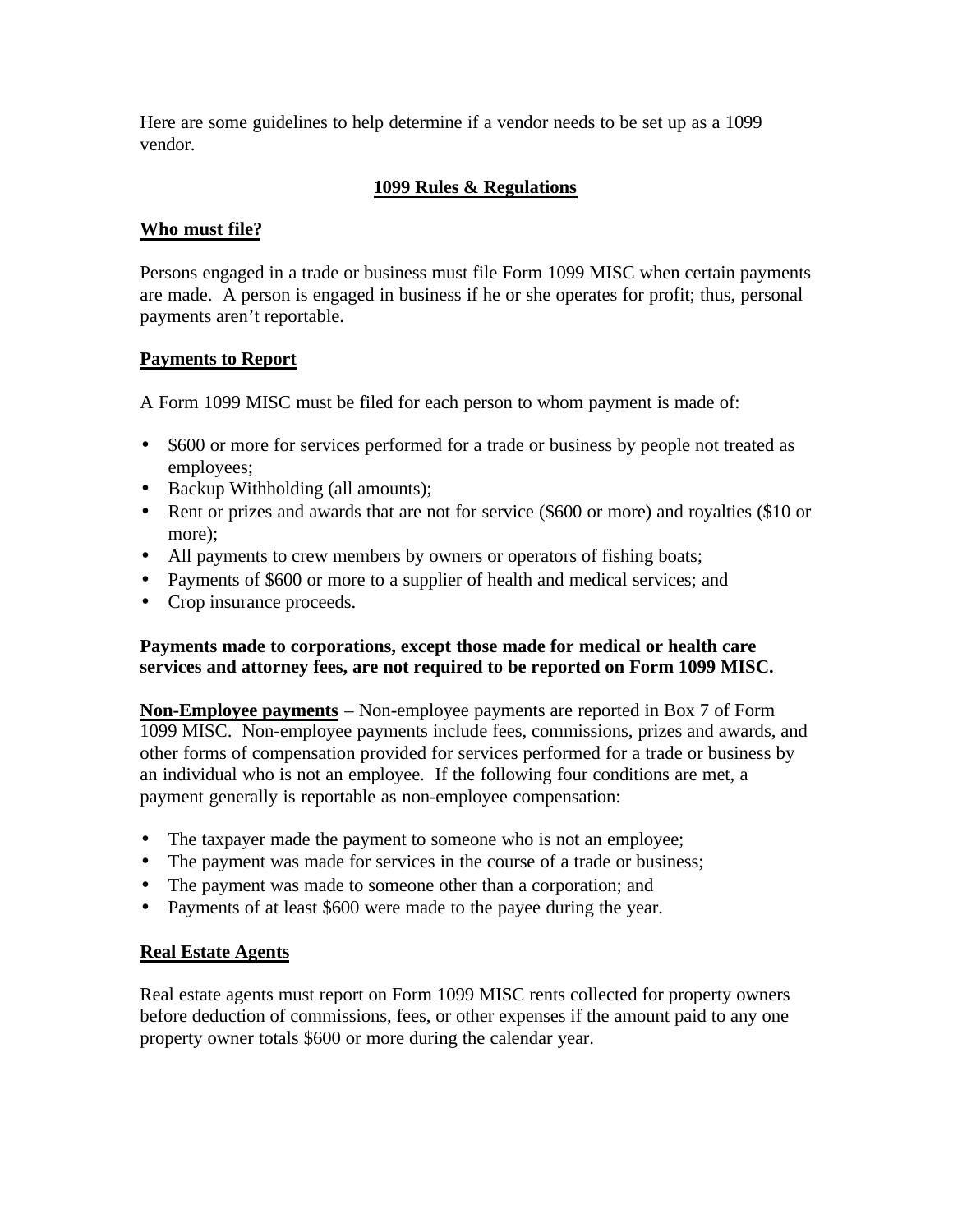# **Payments for Services**

When a business pays an independent contractor for services performed in the course of that business, the service recipient must file Form 1099 MISC if the payment is \$600 or more for the year, unless the service provider is a Corporation.

# **Direct Sales**

The law requires information reporting on Form 1099 MISC for certain direct sellers. This requirement applies to persons who, in the course of a business, sell consumer products on a buy/sell basis, deposit/commission basis, or any similar basis to any buyer who (1) sells such product in a home or other than in a store or (2) sells these products to another seller. Sales of \$5000 or more are reportable.

# **Deceased Employee Wages**

If an employee dies during the year, the employer must report the accrued wages, annual leave pay, and other compensation paid to an estate or beneficiary after death on Form 1099 MISC; this applies whether the payment is made in the year of death or after the year of death.

### **Listed below are a few examples of payments that should be reported on Form 1099 MISC**

# **Medical Services**

- Medical & Dental Services
- Hospitalization
- Medical Assistance Benefits
- All payments to Medical Service Corporations

# **Non-Employee Compensation**

- Occasional Salaries & Wages (to Non-Employees)
- Professional Service Payments
	- Advertising
	- Appraisal
	- Architectural
	- Attorney
	- Auditing
	- Board Members
	- Chaplains
	- Computer Programming
	- Consulting
	- Design & Testing
	- Engineering
	- Evaluation Consultant